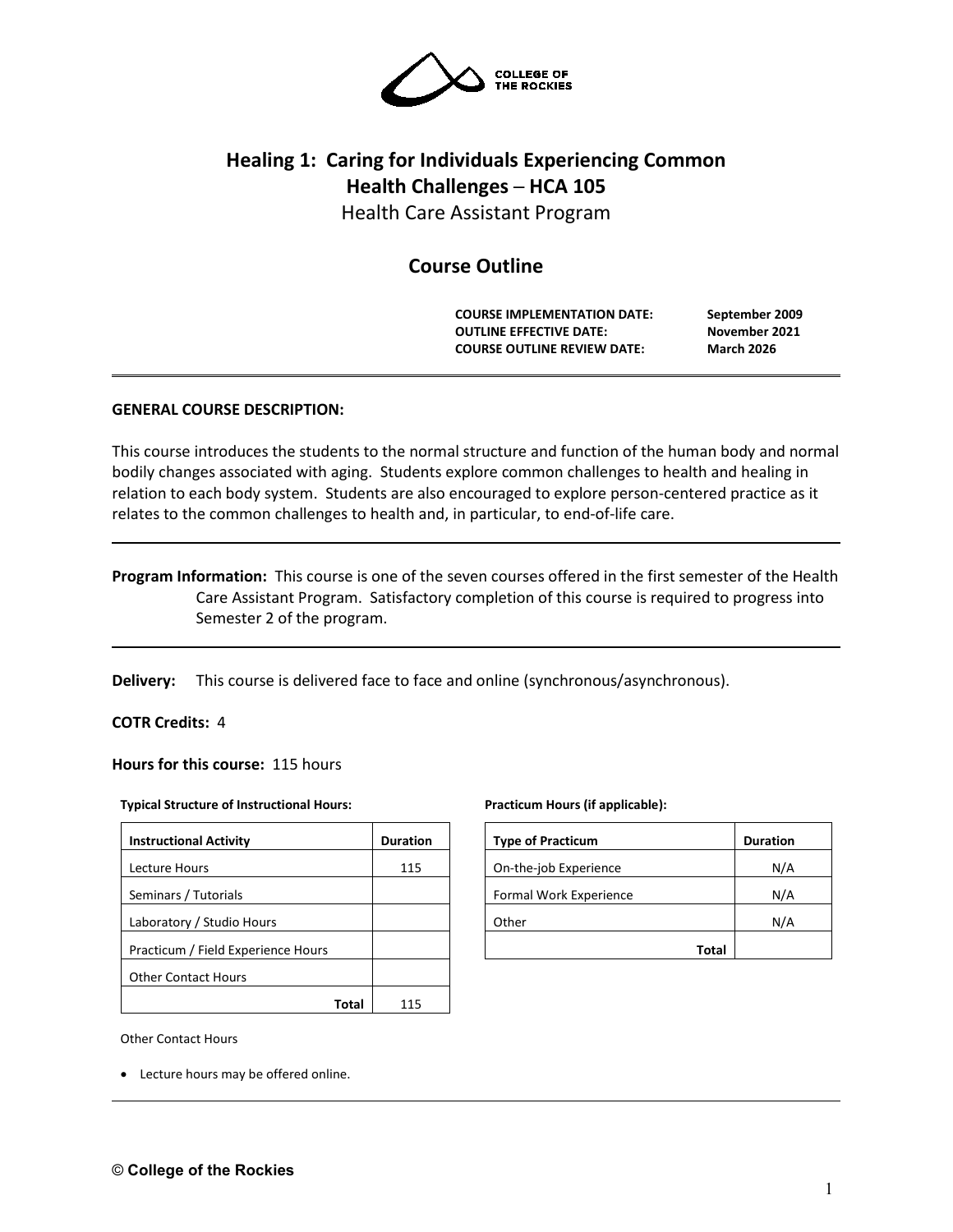Cheryl Mackie, RN, BN, MHScN

Signature

Dean Signature

#### **APPROVAL SIGNATURES:**

Department Head Sandi Hill E-mail: [shill@cotr.bc.ca](mailto:shill@cotr.bc.ca) Dean of Health and Human Services Heather Hepworth E-mail: hepwort[h@cotr.bc.ca](mailto:h@cotr.bc.ca)

Department Head Signature

EDCO

Valid from: November 2021 – March 2026

Education Council Approval Date

#### **COURSE PREREQUISITES AND TRANSFER CREDIT:**

**Prerequisites:** None

**Corequisites:** HCA 101, 102, 103, 104, 106, 107

#### **Flexible Assessment (FA):**

Credit can be awarded for this course through FA  $\Box$  Yes  $\Box$  No

| Yes | ☑ No |  |
|-----|------|--|
|     |      |  |

**Transfer Credit:** For transfer information within British Columbia, Alberta and other institutions, please visit [http://www.cotr.bc.ca/Transfer.](http://www.cotr.bc.ca/Transfer)

> Students should also contact an academic advisor at the institution where they want transfer credit.

**Prior Course Number:** N/A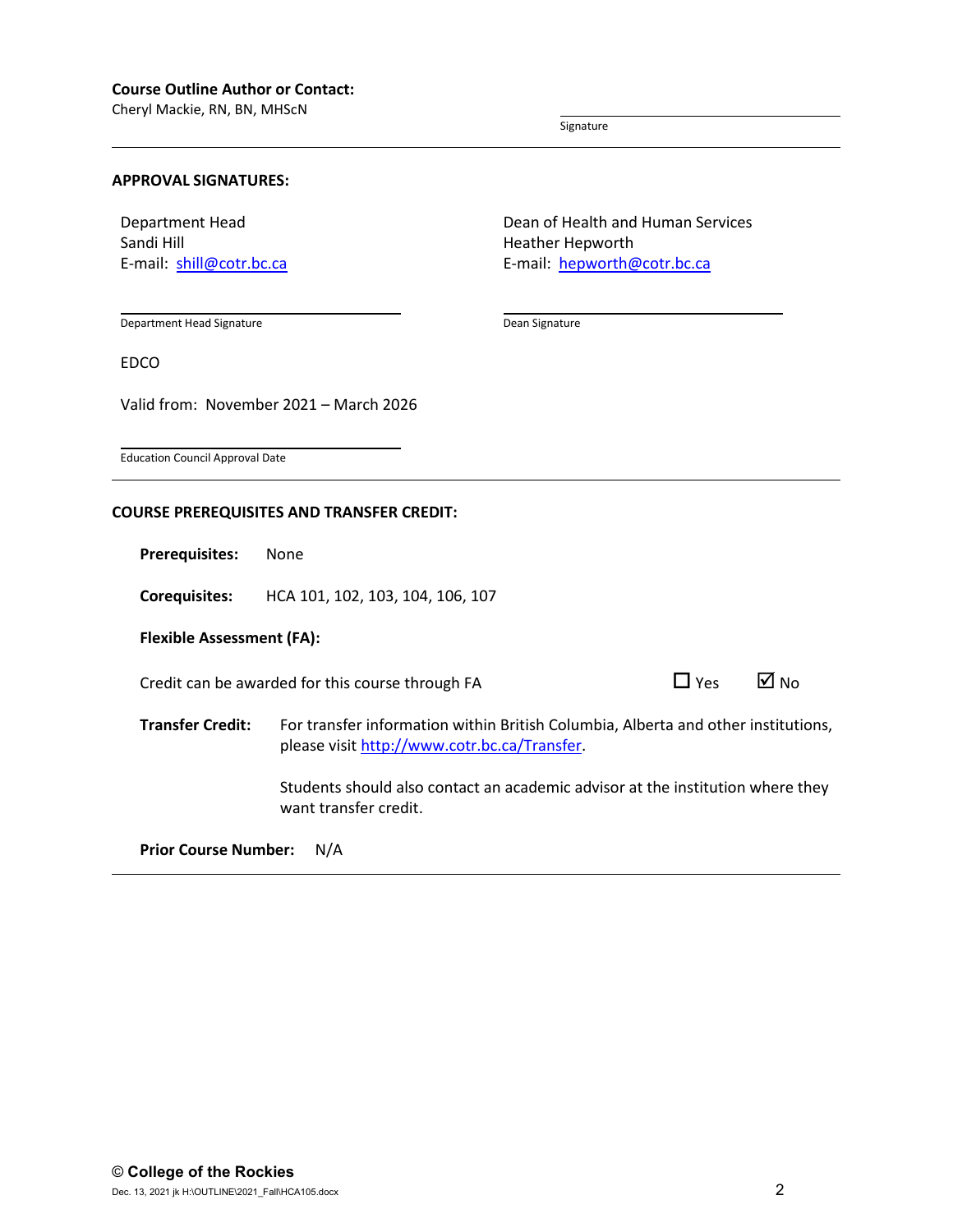### **Textbooks and Required Resources:**

Textbook selection varies by instructor and may change from year to year. At the Course Outline Effective Date the following textbooks were in use:

Sorrentino, S.A., Remmert, L. & Wilk, M.J. (2018). *Mosby's Canadian Textbook for the Support Worker*. 4th Canadian Edition. Toronto, Canada: Elsevier.

Health Care Assistant Student Guide – *Healing 1: Caring for Individual Experiencing Common Health Challenges – HCA 105*

*Please see the instructor's syllabus or check COTR's online text calculator <http://go.cotr.bc.ca/tuition/tCalc.asp> for a complete list of the currently required textbooks.*

## **LEARNING OUTCOMES:**

Upon the successful completion of this course, students will be able to

- display an understanding of the structure and function of the human body and normal changes associated with aging;
- display a sound understanding of common challenges to health and healing;
- discuss nutrition as it relates to healing;
- identify components of special diets;
- describe ways to organize, administer and evaluate person-centered care and service for clients experiencing common health challenges;
- develop an understanding of the components of person-centered end-of-life care for clients and families; and
- describe common developmental health challenges.

#### **COURSE TOPICS:**

- Medical Terminology
- Organization of the Human Body
- Structure, function, natural age related changes and common disorders related to:
	- o Integumentary System
	- o Musculoskeletal System
	- o Cardiovascular System
	- o Respiratory System
	- o Digestive System
	- o Urinary System
	- o Reproductive System
	- o Endocrine System
	- o Nervous System
	- o Sensory Challenges
	- o Multi-Organ
	- o Immune System
- Challenges to Health and Healing
- Developmental Health Challenges
- Nutrition & Healing

#### © **College of the Rockies**

Dec. 13, 2021 jk H:\OUTLINE\2021\_Fall\HCA105.docx 3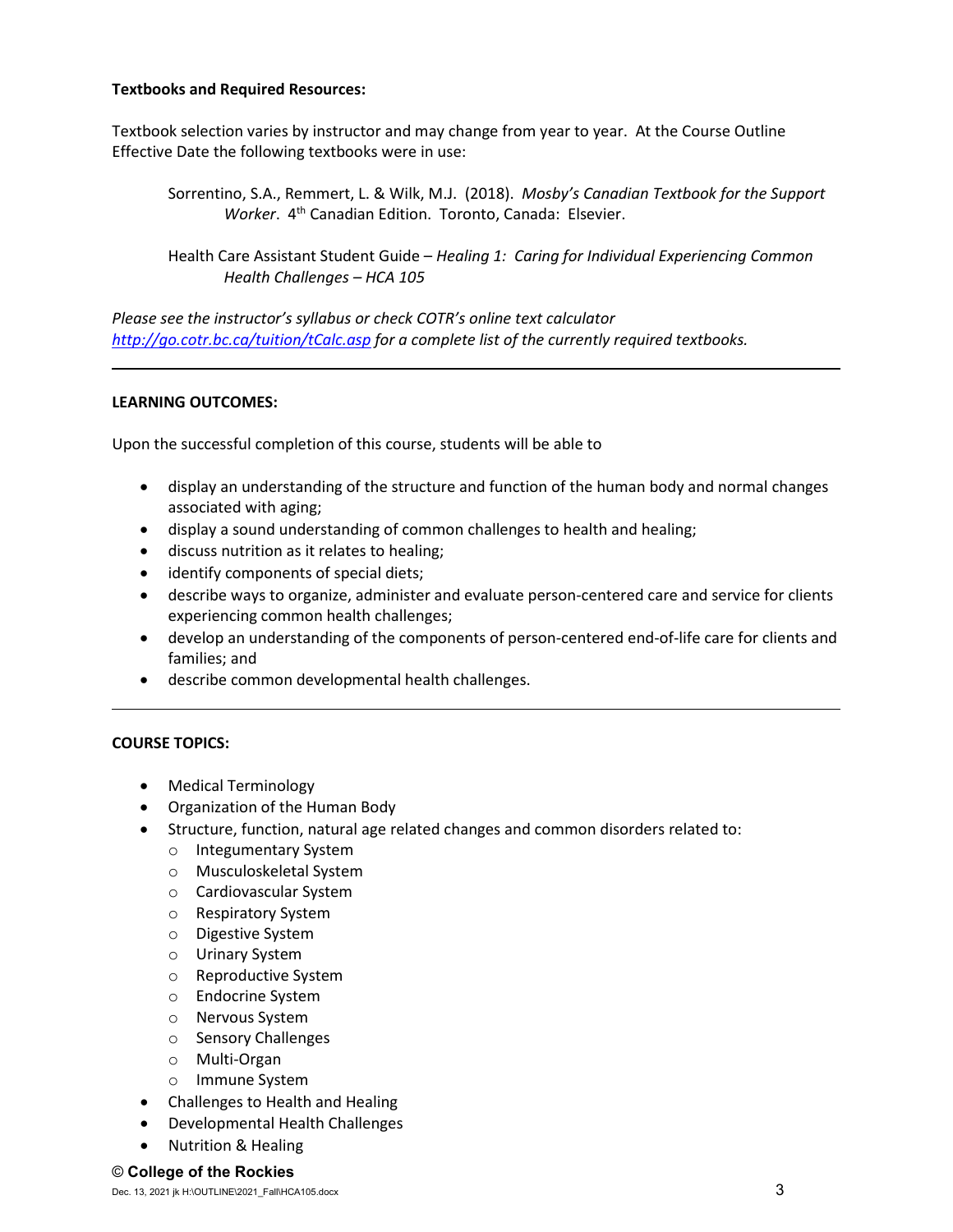- End of Life Care
- Self Care for the Caregiver

*See instructor's syllabus for the detailed outline of weekly readings, activities and assignments.* 

### **EVALUATION AND ASSESSMENT Face-to-Face:**

| <b>Assignments</b> | % Of Total Grade |  |  |
|--------------------|------------------|--|--|
| Exam 1             | 25%              |  |  |
| Exam 2             | 25%              |  |  |
| Exam 3             | 25%              |  |  |
| Assignments        | 25%              |  |  |
| <b>Total</b>       | 100%             |  |  |

*Please see the instructor's syllabus for specific classroom policies related to this course, such as details of evaluation, penalties for late assignments and use of electronic aids.*

#### **EXAM POLICY:**

Students must attend all required scheduled exams that make up a final grade at the appointed time and place.

Individual instructors may accommodate for illness or personal crisis. Additional accommodation will not be made unless a written request is sent to and approved by the appropriate Department Head prior to the scheduled exam.

Any student who misses a scheduled exam without approval will be given a grade of "0" for the exam.

#### **COURSE GRADE:**

Course grades are assigned as follows:

| Grade                    | A+        |       | А-    | $B+$  |           | $B -$ |      |
|--------------------------|-----------|-------|-------|-------|-----------|-------|------|
| <b>Mark</b><br>(Percent) | $\geq$ 95 | 94-90 | 89-85 | 84-80 | $79 - 75$ | 74-70 | < 70 |

#### **ACADEMIC POLICIES:**

*See [www.cotr.bc.ca/policies](http://www.cotr.bc.ca/policies) for general college policies related to course activities, including grade appeals, cheating and plagiarism.*